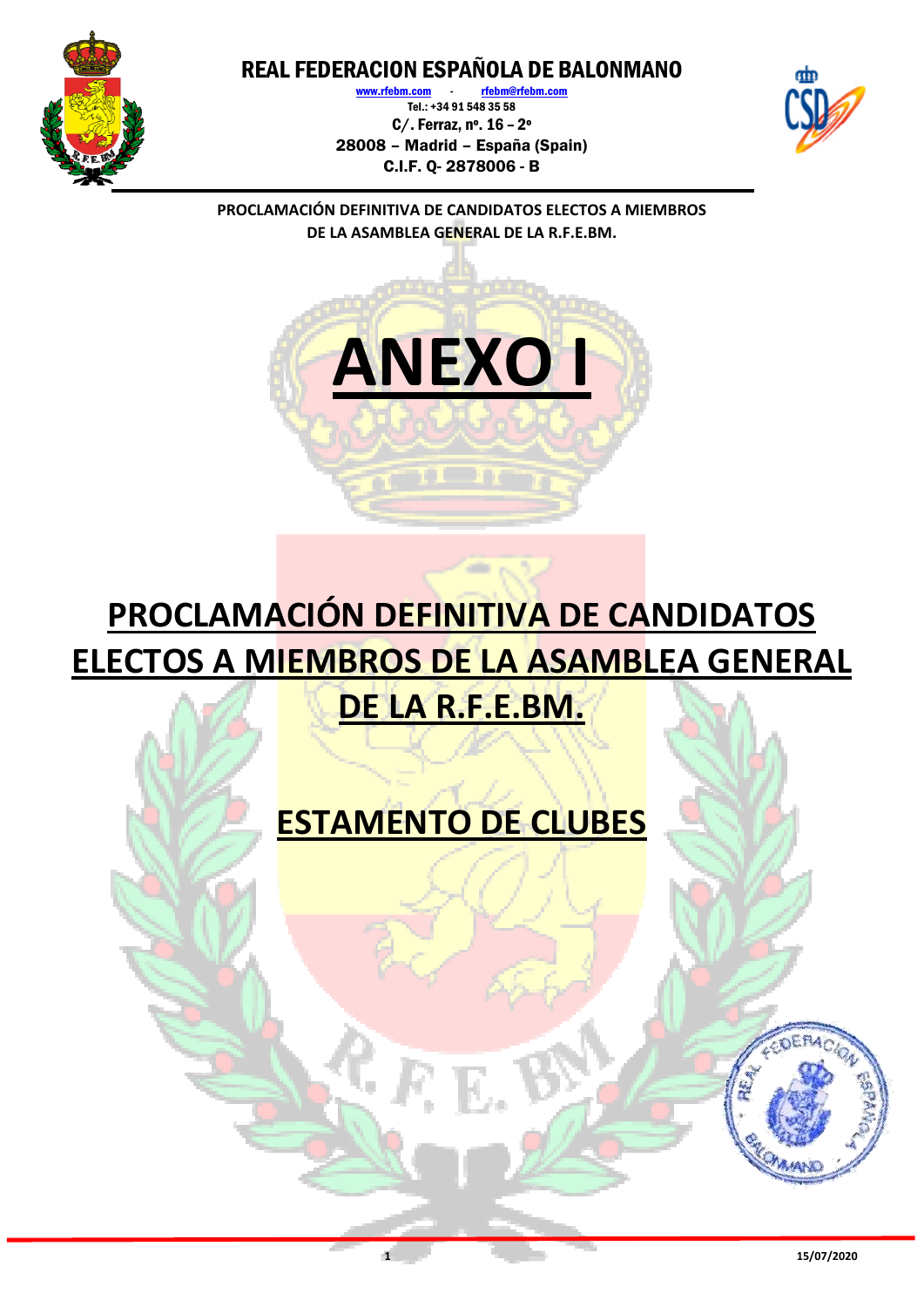

www.rfebm.com rfebm@rfebm.com Tel.: +34 91 548 35 58 C/. Ferraz, nº. 16 – 2º 28008 – Madrid – España (Spain) C.I.F. Q- 2878006 - B



**PROCLAMACIÓN DEFINITIVA DE CANDIDATOS ELECTOS A MIEMBROS DE LA ASAMBLEA GENERAL DE LA R.F.E.BM.**

# **CLUBES DE ÉLITE (9)**

- **CLUB BALONMANO BENIDORM FOIETES**
- **CLUB BALONMANO PORRIÑO**
- **CLUB BALONMANO ZUAZO FEMENINO**
- **CLUB BALONMANO FEMENINO MÁLAGA COSTA DEL SOL**
- **SOCIEDAD CULTURAL DEPORTIVO RECREATIVA ANAITASUNA**
- **BERA BERA RT**
- **CLUB BALONMANO GRANOLLERS**
- **FUTBOL CLUB BARCELONA**
- **CLUB DEPORTIVO BIDASOA**

#### **SUPLENTES**

- **C.D.E. SINFIN**
- **CLUB BALONMAN CANGAS**
- **BALONMAN ATLÉTICO GUARDÉS**
- **CLUB BALONMANO PUENTE GENIL**
- **CLUB DEPORTIVO ADEMAR DE LEÓN BALONMANO**
- **CLUB DEPORTIVO BALONMANO ATLÉTICO VALLADOLID**
- **CLUB DEPORTIVO AULA CULTURAL**
- **CLUB DEPORTIVO BALONMANO NAVA**
- **CLUB BALONMANO LA CALZADA**

## **CLUBES (26)**

#### **ANDALUCIA (2)**

- **CLUB DEPORTIVO UNIVERSIDAD DE GRANADA**
- **C.D. URCI ALMERÍA**

#### **SUPLENTES**

- **CÓRDOBA DE BALONMANO**
- **ARS PALMA DEL RÍO**
- **CLUB BALONMANO LOS DÓLMENES**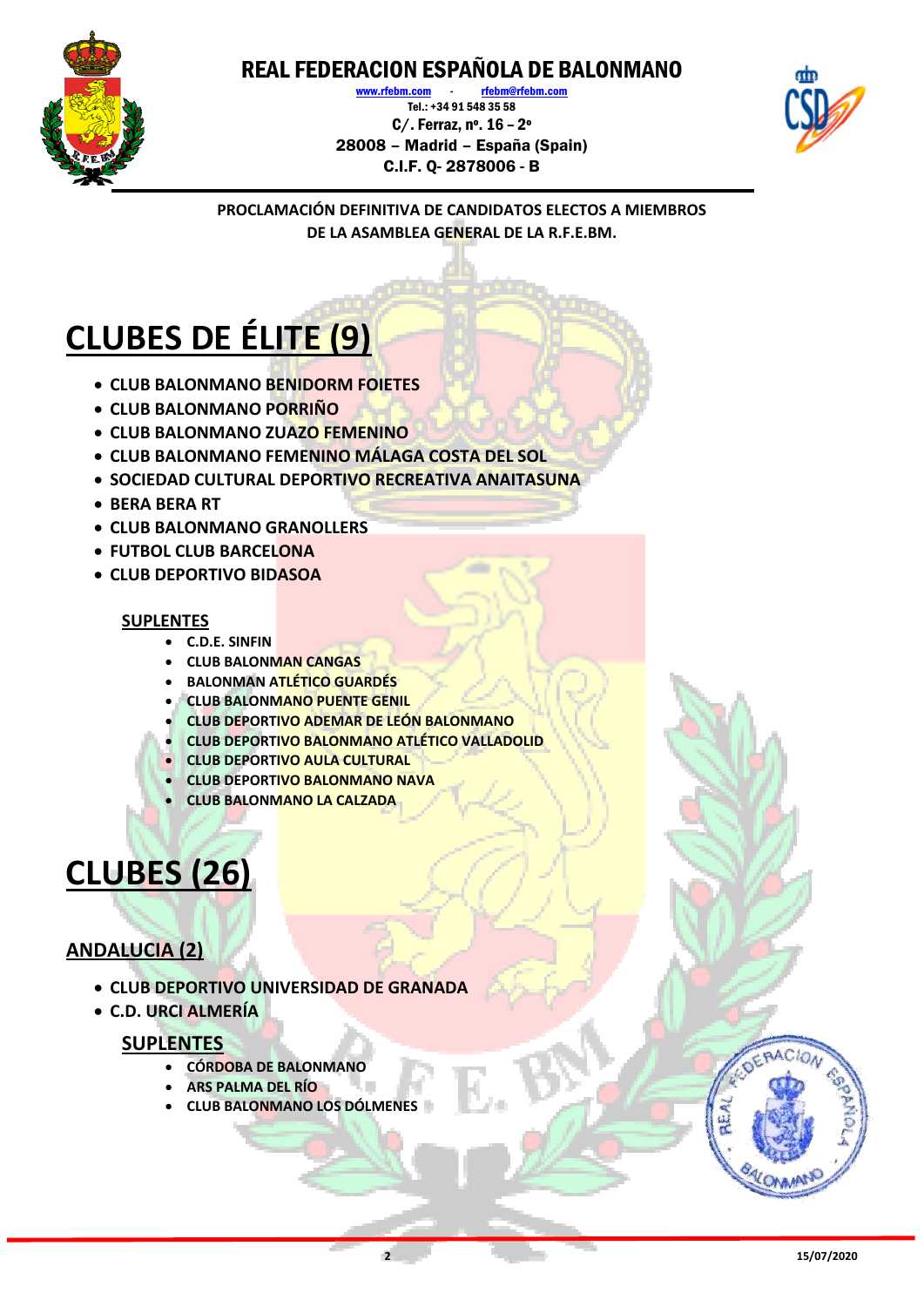

www.rfebm.com - rfebm@rfebm.com Tel.: +34 91 548 35 58 C/. Ferraz, nº. 16 – 2º 28008 – Madrid – España (Spain) C.I.F. Q- 2878006 - B



#### **PROCLAMACIÓN DEFINITIVA DE CANDIDATOS ELECTOS A MIEMBROS DE LA ASAMBLEA GENERAL DE LA R.F.E.BM.**

### **ARAGON (1)**

**A.D. BALONMANO DOMINICOS ZARAGOZA**

#### **BALEARES (1)**

**HANDBOL CLUB EIVISSA**

#### **CANARIAS (1)**

**C.B. ZONZAMAS**

#### **CANTABRIA (1)**

**C.D. TORREBALONMANO**

#### **CASTILLA Y LEÓN (2)**

- **CLUB BALONMANO VILLA DE ARANDA**
- **CLUB LEON BALONMANO (CLEBA)**

### **CASTILLA LA MANCHA (1)**

- **C. D. BM ALARCOS CIUDAD REAL SUPLENTES**
	- **BALONMANO CASERÍO DE CIUDAD REAL**

### **CATALUÑA (3)**

- **FUNDACIÓ HANDBOL ROQUEROL**
- **HANDBOL ADRIANENC**
- **HANDBOL SANT JOAN DESPI**

#### **EUSKADI (2)**

- **ELGOIBARKO SANLO EKT**
- **TRAPAGARÁN ESKUBALOIA K.T.**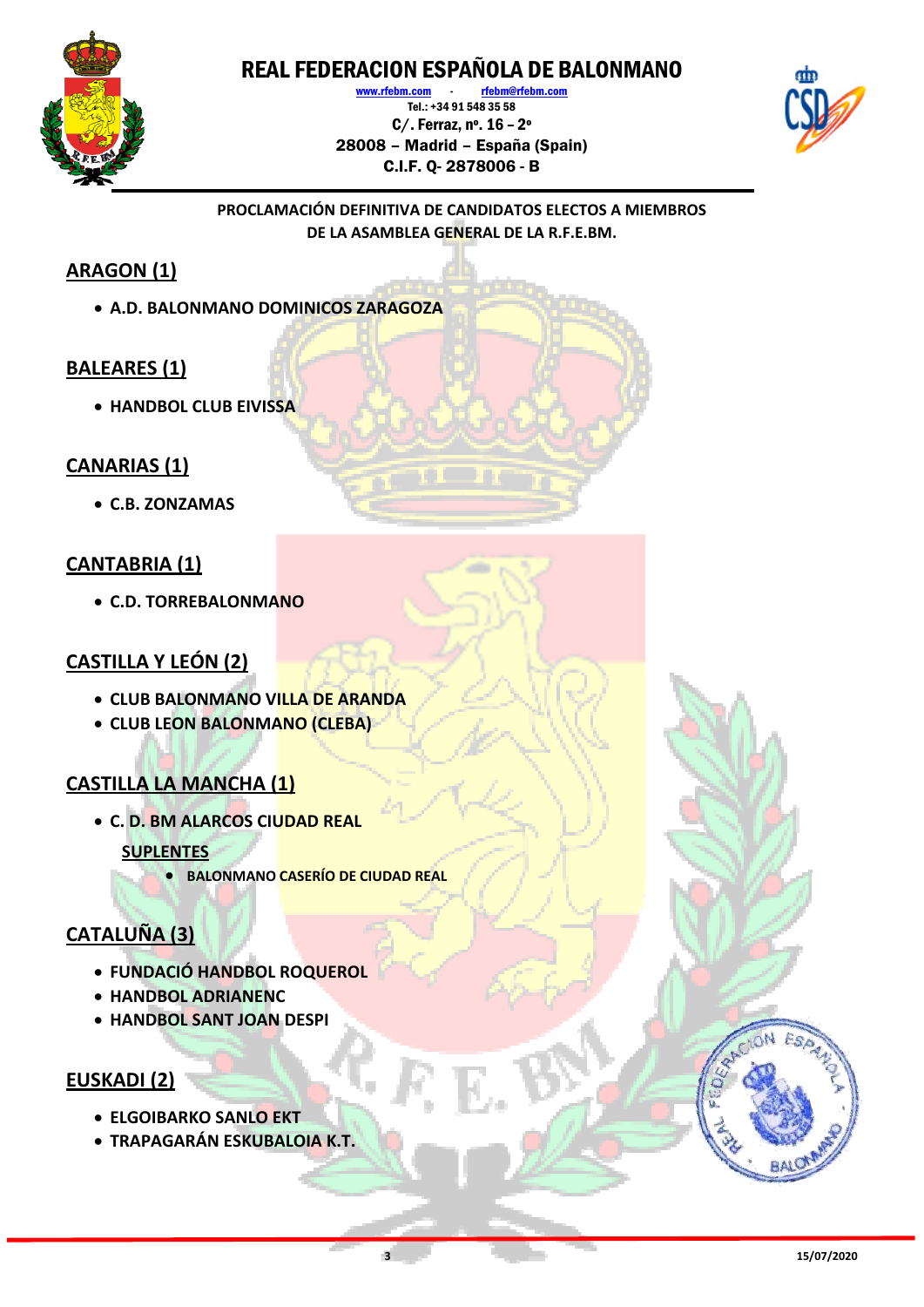

www.rfebm.com rfebm@rfebm.com Tel.: +34 91 548 35 58 C/. Ferraz, nº. 16 – 2º 28008 – Madrid – España (Spain) C.I.F. Q- 2878006 - B



#### **PROCLAMACIÓN DEFINITIVA DE CANDIDATOS ELECTOS A MIEMBROS DE LA ASAMBLEA GENERAL DE LA R.F.E.BM.**

### **GALICIA (3)**

- **CLUB LUCEROS**
- **ESCOLAS DE BALONMANO XIRIA**
- **BALONMAN CAÑIZA**

#### **SUPLENTES**

- **CISNE DE BALONMANO**
- **SOCIEDAD DEPORTIVA TEUCRO**
- **SOCIEDAD ATLÉTICA REDONDELA**
- **ASOCIACIÓN DEPORTIVA CARBALLAL BALONMANO**
- **CLUB DEPORTIVO CULTURAL RIBEIRO**
- **UNIÓN BALONMAN LAVADORES**

#### **MADRID (1)**

**CLUB BALONMANO GETASUR**

#### **SUPLENTES**

**AGRUPACIÓN DEPORTIVA ESCUELA DE BALONMANO VILLAVERDE**

#### **MELILLA (1)**

**CLUB DEPORTIVO MELILLA VIRGEN DE LA VICTORIA**

#### **MURCIA (1)**

**BALONMANO MURCIA**

#### **NAVARRA (1)**

**CLUB BALONMANO UHARTE ESKUBALOIA TALDEA**

#### **PRINCIPADO DE ASTURIAS (1)**

**REAL GRUPO CULTURA COVADONGA**

#### **RIOJA, LA (1)**

**CLUB BALONMANO SPORTING LA RIOJA**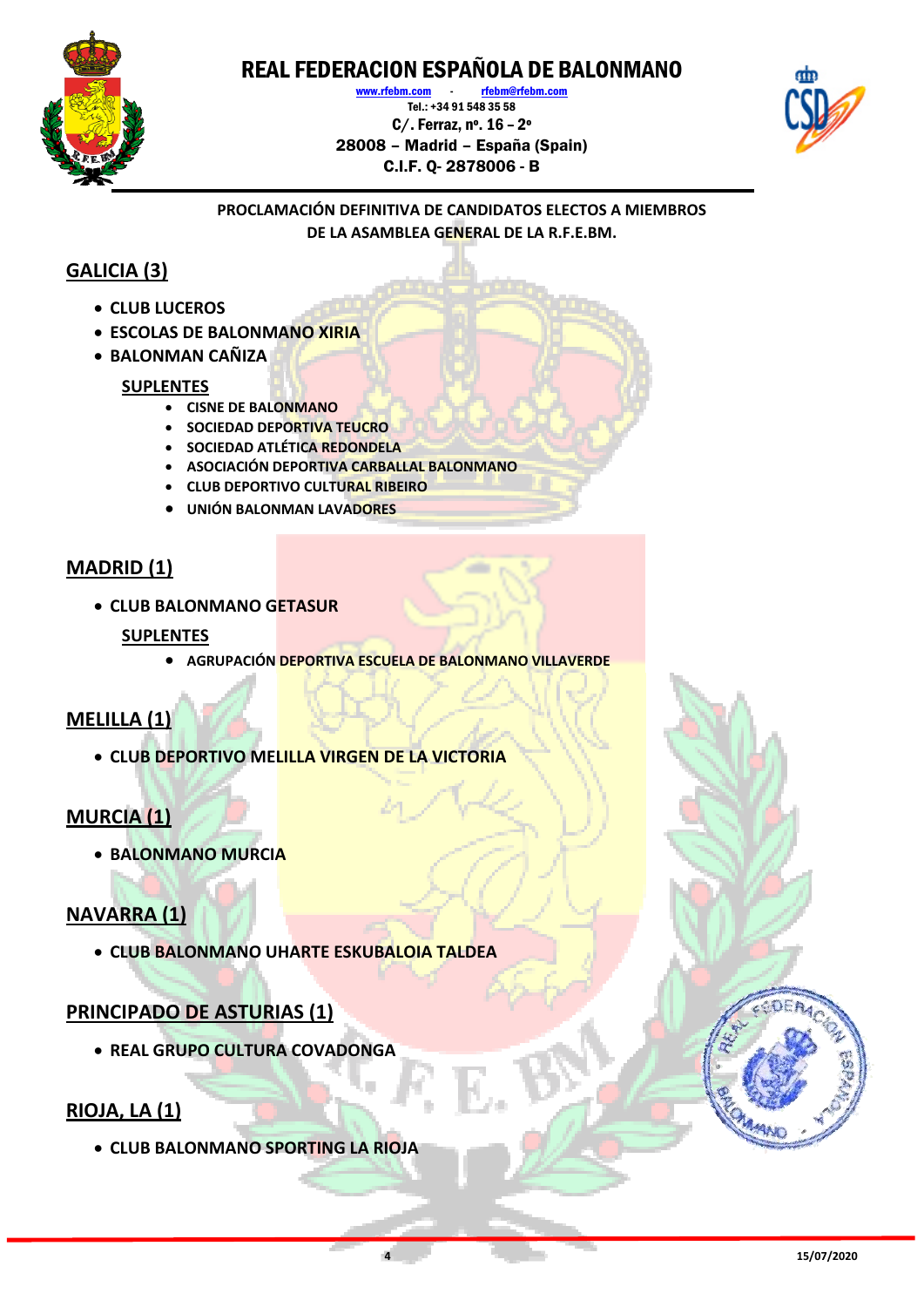

www.rfebm.com - rfebm@rfebm.com  $T$ el.: +34 91 548 35 58 C/. Ferraz, nº. 16 – 2º 28008 – Madrid – España (Spain) C.I.F. Q- 2878006 - B



**PROCLAMACIÓN DEFINITIVA DE CANDIDATOS ELECTOS A MIEMBROS DE LA ASAMBLEA GENERAL DE LA R.F.E.BM.**

### **COMUNIDAD DE VALENCIA (3)**

- **DEPORTIVO AGUSTINOS DE ALICANTE**
- **CLUB BALONMANO MARE NOSTRUM TORREVIEJA**
- **CLUB DEPORTIVO ORRIOLS MARNI**

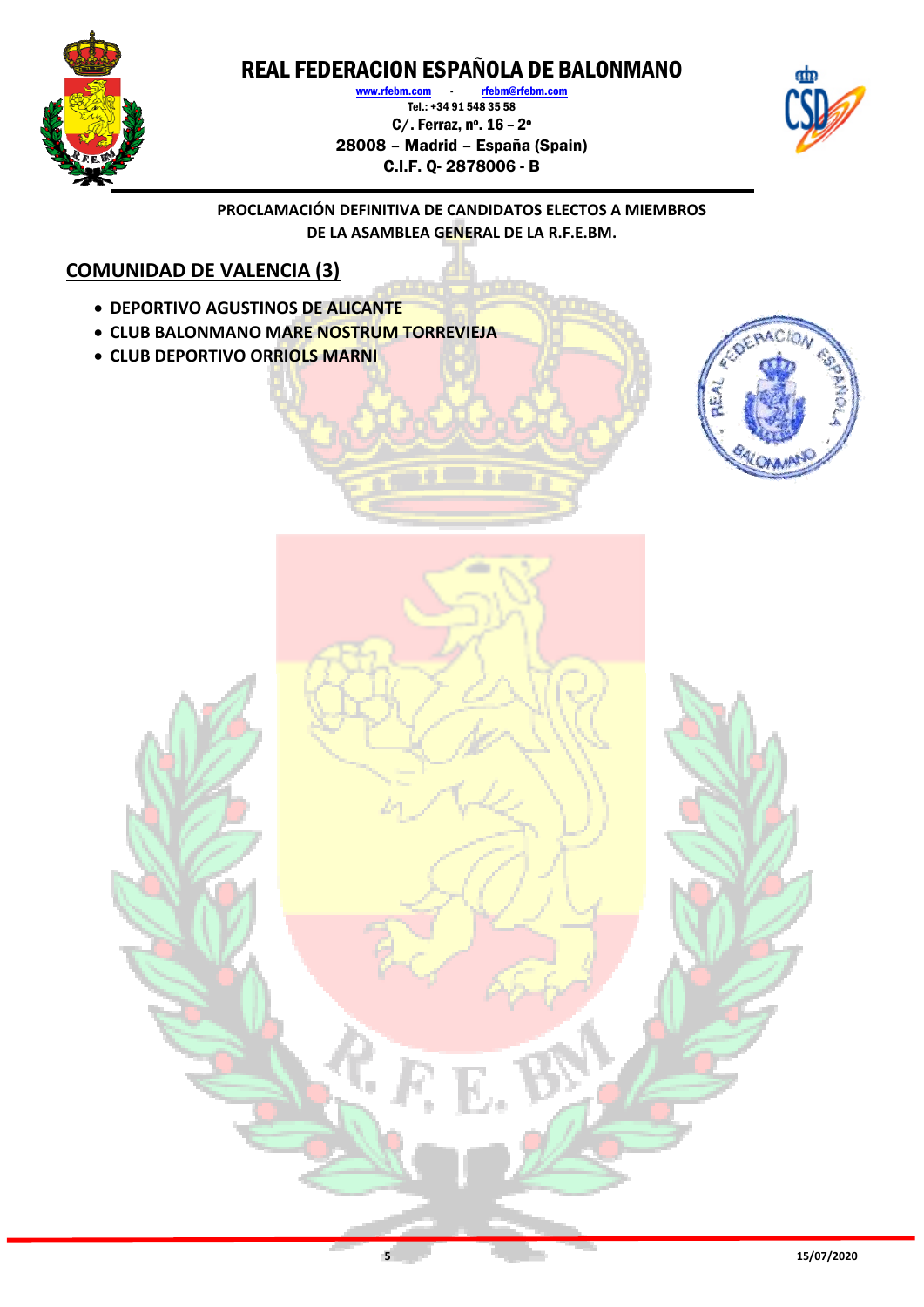

rfebm@r Tel.: +34 91 548 35 58 C/. Ferraz, nº. 16 – 2º 28008 – Madrid – España (Spain) C.I.F. Q- 2878006 - B



**PROCLAMACIÓN DEFINITIVA DE CANDIDATOS ELECTOS A MIEMBROS DE LA ASAMBLEA GENERAL DE LA R.F.E.BM.**

# **PROCLAMACIÓN DEFINITIVA DE CANDIDATOS ELECTOS A MIEMBROS DE LA ASAMBLEA GENERAL DE LA R.F.E.BM.**

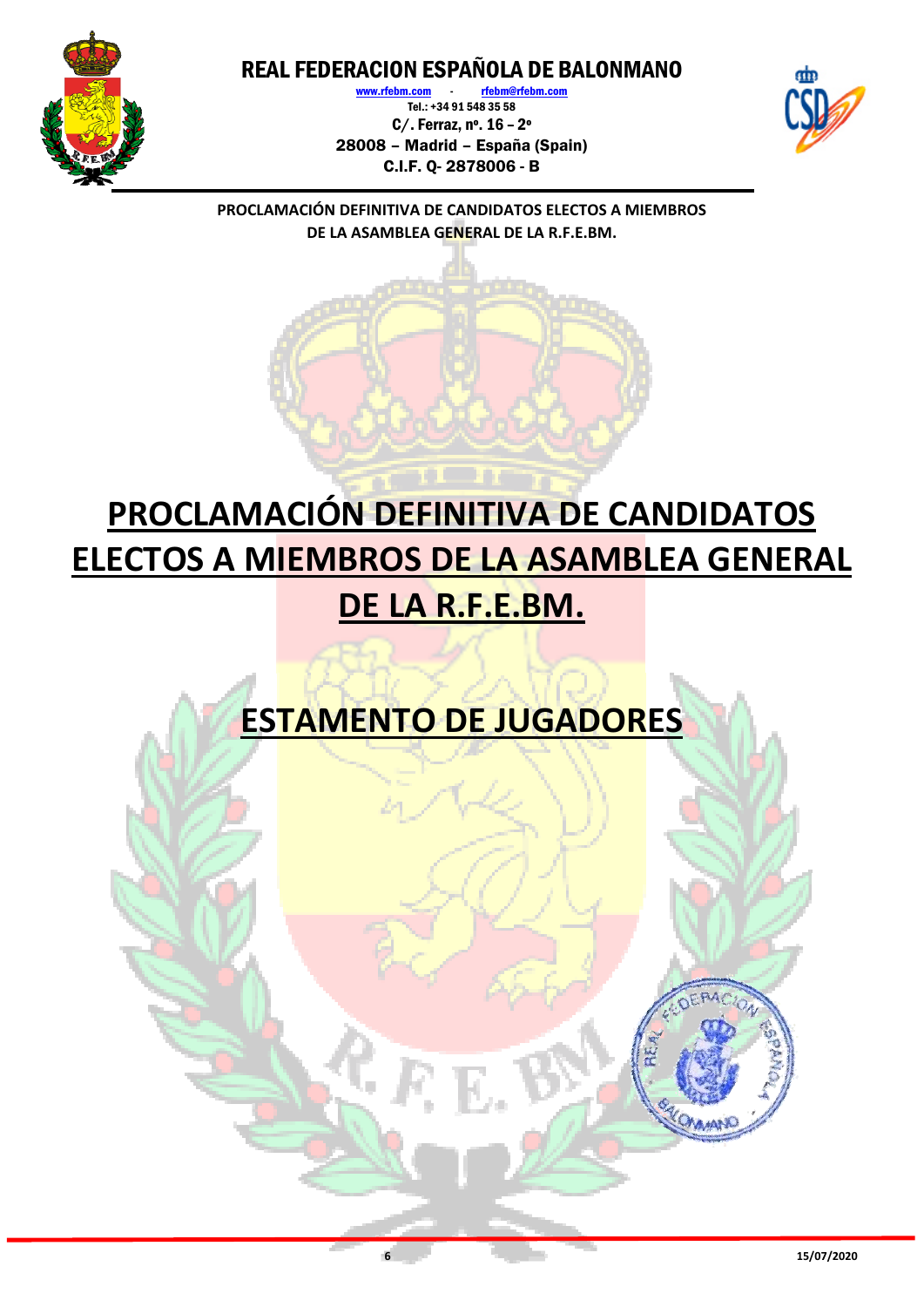

www.rfebm.com rfebm@rfebm.com Tel.: +34 91 548 35 58 C/. Ferraz, nº. 16 – 2º 28008 – Madrid – España (Spain) C.I.F. Q- 2878006 - B



**PROCLAMACIÓN DEFINITIVA DE CANDIDATOS ELECTOS A MIEMBROS DE LA ASAMBLEA GENERAL DE LA R.F.E.BM.**

## **JUGADORES DE ALTO NIVEL (5)**

- **SILVIA NAVARRO GIMÉNEZ**
- **ADRIÁ ORTOLÁ LÓPEZ**
- **JOSE MIGUEL SÁNCHEZ MALIA**
- **JUAN ANTONIO VÁZQUEZ DIZ**
- **DARLY ZOQBI DE PAULA**

#### **SUPLENTES:**

- **SILVIA ARDERIUS MARTÍN**
- **MERCEDES CASTELLANOS SOANEZ**
- **PAULA GARCIA AVILA**

## **JUGADORES (13)**

- **ROSA ELENA ÁLVAREZ GARCÍA**
- **PAULA MARÍA VALDIVIA MONTSERRAT**
- **SERGIO BERRIOS MARTOS**
- **ALBERTO CASTRO DUARTE**
- **GONZALO MANUEL CERVERA PÉREZ DE VARGAS**
- **ODALYS ESCALONA IGLESIAS**
- **MARÍA FLORES ADSUARA**
- **OSCAR GARCÍA SÁNCHEZ**
- **ANA GONZÁLEZ SÁNCHEZ**
- **SARA HERNÁNDEZ TORRICO**
- **SOLEDAD LÓPEZ JIMÉNEZ**
- **IVÁN JOSÉ MONTOYA MARTÍNEZ**
- **IKER SERRANO MATÍAS**

#### **SUPLENTES:**

- **TERESA ÁLVAREZ RUIZ**
- **MERIEM EZBIDA BEJARANO**
- **PAULINA PÉREZ BUFORN**
- **NEKANE TERES RODANES**
- **NURIA ANDREU SEMPERE**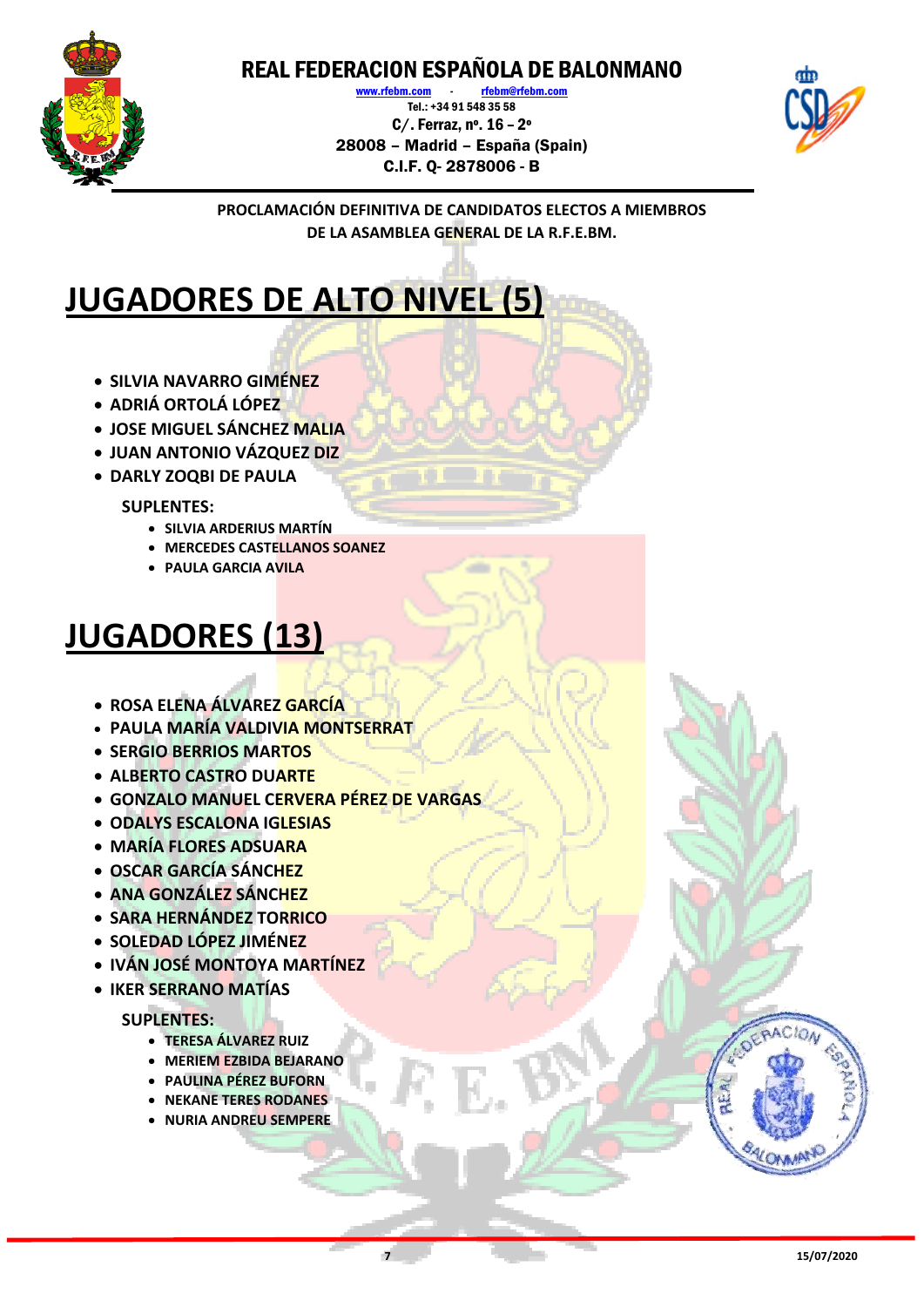

www.rfebm.com - rfebm@r Tel.: +34 91 548 35 58 C/. Ferraz, nº. 16 – 2º 28008 – Madrid – España (Spain) C.I.F. Q- 2878006 - B



**PROCLAMACIÓN DEFINITIVA DE CANDIDATOS ELECTOS A MIEMBROS DE LA ASAMBLEA GENERAL DE LA R.F.E.BM.**



## **PROCLAMACIÓN DEFINITIVA DE CANDIDATOS ELECTOS A MIEMBROS DE LA ASAMBLEA GENERAL DE LA R.F.E.BM.**

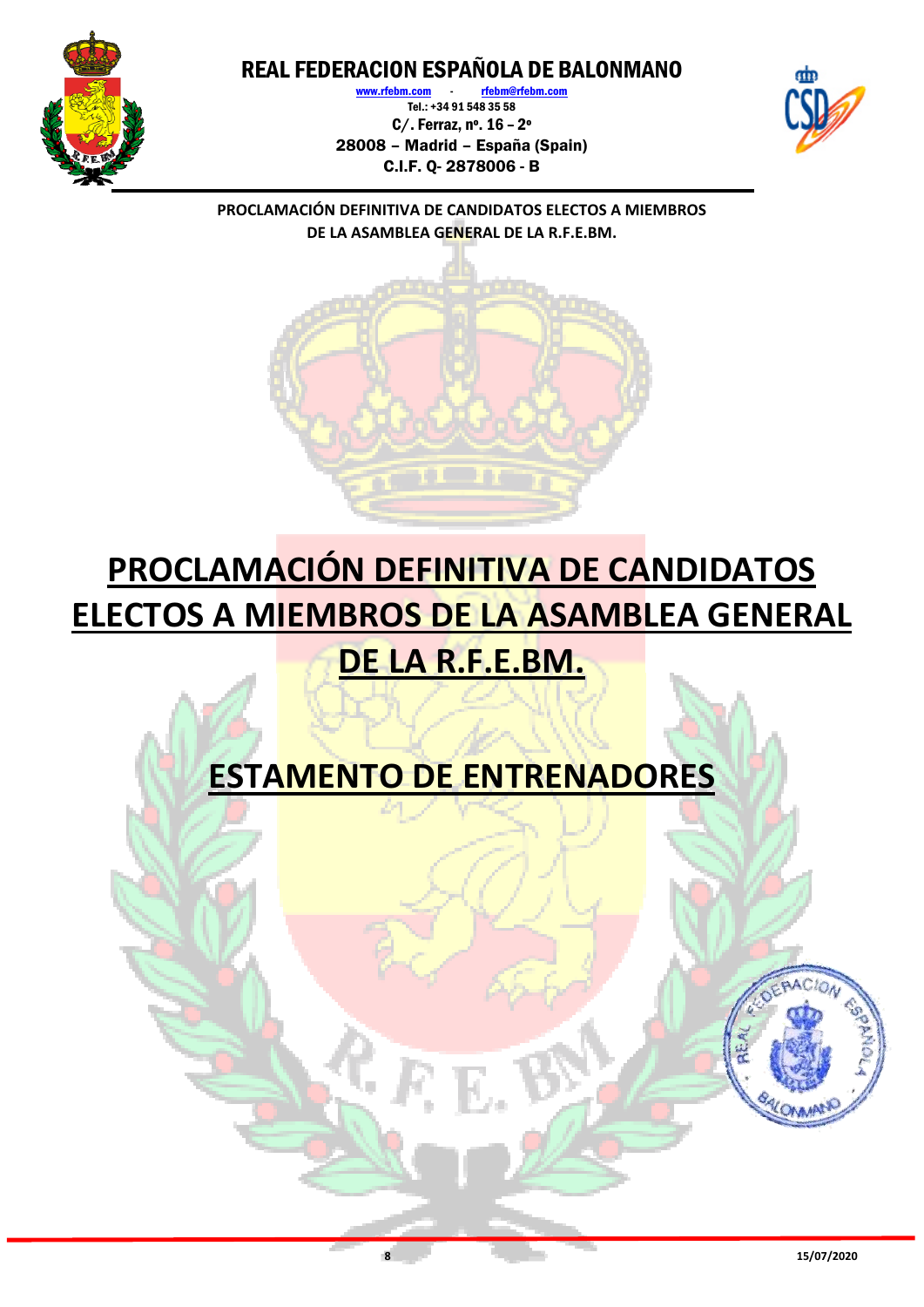

www.rfebm.com rfebm@rfebm.com Tel.: +34 91 548 35 58 C/. Ferraz, nº. 16 – 2º 28008 – Madrid – España (Spain) C.I.F. Q- 2878006 - B



**PROCLAMACIÓN DEFINITIVA DE CANDIDATOS ELECTOS A MIEMBROS DE LA ASAMBLEA GENERAL DE LA R.F.E.BM.**

## **ENTRENADORES DE ALTO NIVEL (3)**

- **CRISTINA CABEZA GUTIÉRREZ**
- **JOSÉ IGNACIO PRADES PONS**
- **ALBERTO SUÁREZ MENÉNDEZ**

## **ENTRENADORES (8)**

- **JUAN LUÍS ARNEDILLO ESCUCHURI**
- **IGNACIO GONZÁLEZ DÍEZ**
- **LIDIA JIMÉNEZ GARCÍA**
- **FRANCISCO JAVIER MÁRQUEZ VILLAREJO BENAVIDES**
- **PEDRO JOSÉ MORENO CALVO**
- **XAVIER PASCUAL FUERTES**
- **JUAN ÁNGEL PERDIGÓN SÁNCHEZ**
- **MIGUEL ANGEL RODRIGUEZ SANTANA**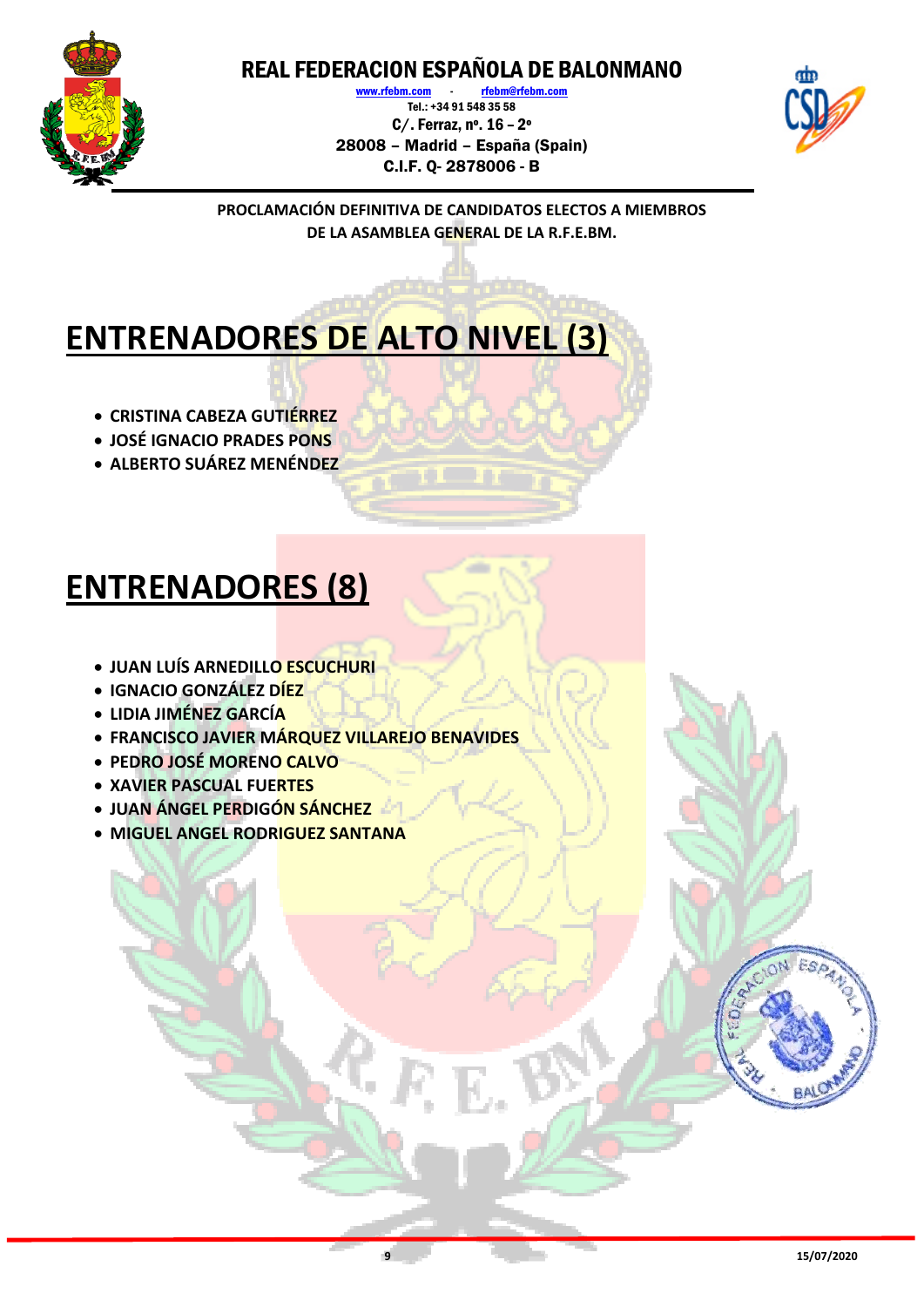

www.rfebm.com rfebm@rfe Tel.: +34 91 548 35 58 C/. Ferraz, nº. 16 – 2º 28008 – Madrid – España (Spain) C.I.F. Q- 2878006 - B



**PROCLAMACIÓN DEFINITIVA DE CANDIDATOS ELECTOS A MIEMBROS DE LA ASAMBLEA GENERAL DE LA R.F.E.BM.**

## **PROCLAMACIÓN DEFINITIVA DE CANDIDATOS ELECTOS A MIEMBROS DE LA ASAMBLEA GENERAL DE LA R.F.E.BM.**

## **ESTAMENTO DE ÁRBITROS**